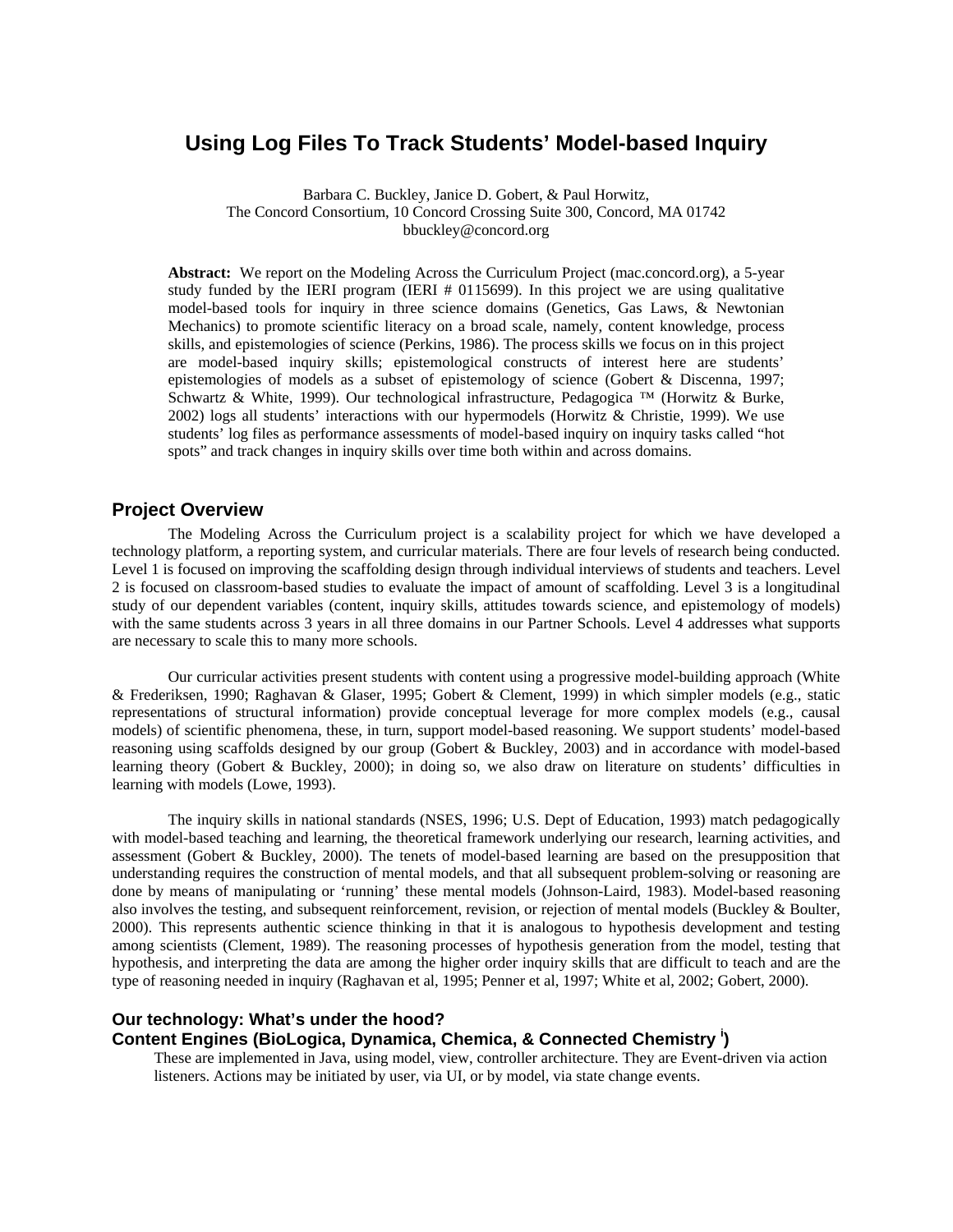## **Script Layer**

Our authoring environment uses node-and-arc representation of script structure. Nodes contain executable code and screen layout specification. Arcs implement flow control and node initialization and cleanup functions. State saving is achieved by designating alternative start nodes.

#### **Pedagogica™**

Links scripts to engines at runtime, using Java's introspection capability. These include generic objects such as questions, graphs, etc. They implement logging functions, including encryption and backup of log files.

## **CC Portal**

Implements web-based school-topic-teacher-class-student registration process. It parses XML in student log files and populates MySQL database. It archives and maintains all data and provides browser-based online access to reports for administrators, teachers, and students.

#### **Data mining tools**

Produce customized reports for researchers. The output is exported to third-party statistics programs.

#### **Measuring Inquiry in situ**

Inquiry is critical to science reform efforts as acknowledged by national standards (NSES, 1996; U.S. Dept of Education, 1993) but research on inquiry skills has been hampered by the difficulty and complexity of measuring inquiry, in particular, separating inquiry from its context. Since inquiry skills are developed in rich scientific contexts, their assessment needs to be conducted within the scientific domains and contexts in which they are embedded (Mislevy et al., 2002). In the past, two approaches to measuring inquiry have been used: short answer tests of specific skills, and hands-on performance assessments. The former can be incorporated into large-scale standardized assessments but have been criticized because it is unclear whether decontextualized knowledge of the various skills that make up inquiry are sufficient to allow students to undertake inquiry (Pellegrino, 2001). The second option, performance assessment, appears to be more authentic because it requires a greater integration of specific skills to solve real problems (Ruiz-Primo & Shavelson, 1996) however, these are seldom used in schools, due largely to the difficulty of administering reliable assessments and the resulting high cost.

Our project uses a different approach that offers both the validity of performance tests and the simplicity demanded by large-scale assessments: that is, computer-based assessments of inquiry that are embedded in instructional activities. Using our scripted models which are based on scientific laws, the learner can ask a question of such a model, develop a plan of action for using the model to answer the question, run an experiment to test the model, collect the data, analyze the data, and communicate findings to other users. The advantages of using such a system to conduct empirically rigorous research on learning and assessment of inquiry skills are many, as follows. *Data collection.* Because all activities are on-computer, we can effortlessly and accurately monitor and record every student response and action. *Control.* Because we have a great degree of control over the learning environment, we can simplify it to make the content more accessible and the experiments both rigorous and easy to conduct. This can save time in development and one can increase the complexity of the science concepts being assessed. *Reproducibility.* All aspects of the assessment can be exactly reproduced—the experiment, the scaffolding, and the hints. Furthermore, there are no uncontrolled clues for the learner, such as the tone of a human response or nonverbal clues. *Integration with instruction.* The same model and technical environment used for learning activities can be used for assessment. The assessment can be part of instruction, so that additional class time is not required. *Reach.* Because only a networked computer is needed, we can conduct this research anywhere and the resulting assessment tools can be used in any school, nationwide or worldwide.

#### **Inquiry Hot Spots**

As previously stated, our computer models are hypermodels (Horwitz & Christie, 1999) which are scripted using Pedagogica <sup>™</sup> (Horwitz & Burke, 2002), a technological infrastructure that logs all students' interactions with our models and responds to learners based on their input. We log all students' interactions with models and use data from inquiry "hot spots", i.e., tasks that require deep reasoning and contain multiple components of model-based inquiry (representation, acquisition, integration, reasoning, and reflection) to characterize students' inquiry strategies on that task. We use students' log files on multiple inquiry hot spots across three domains to address how students'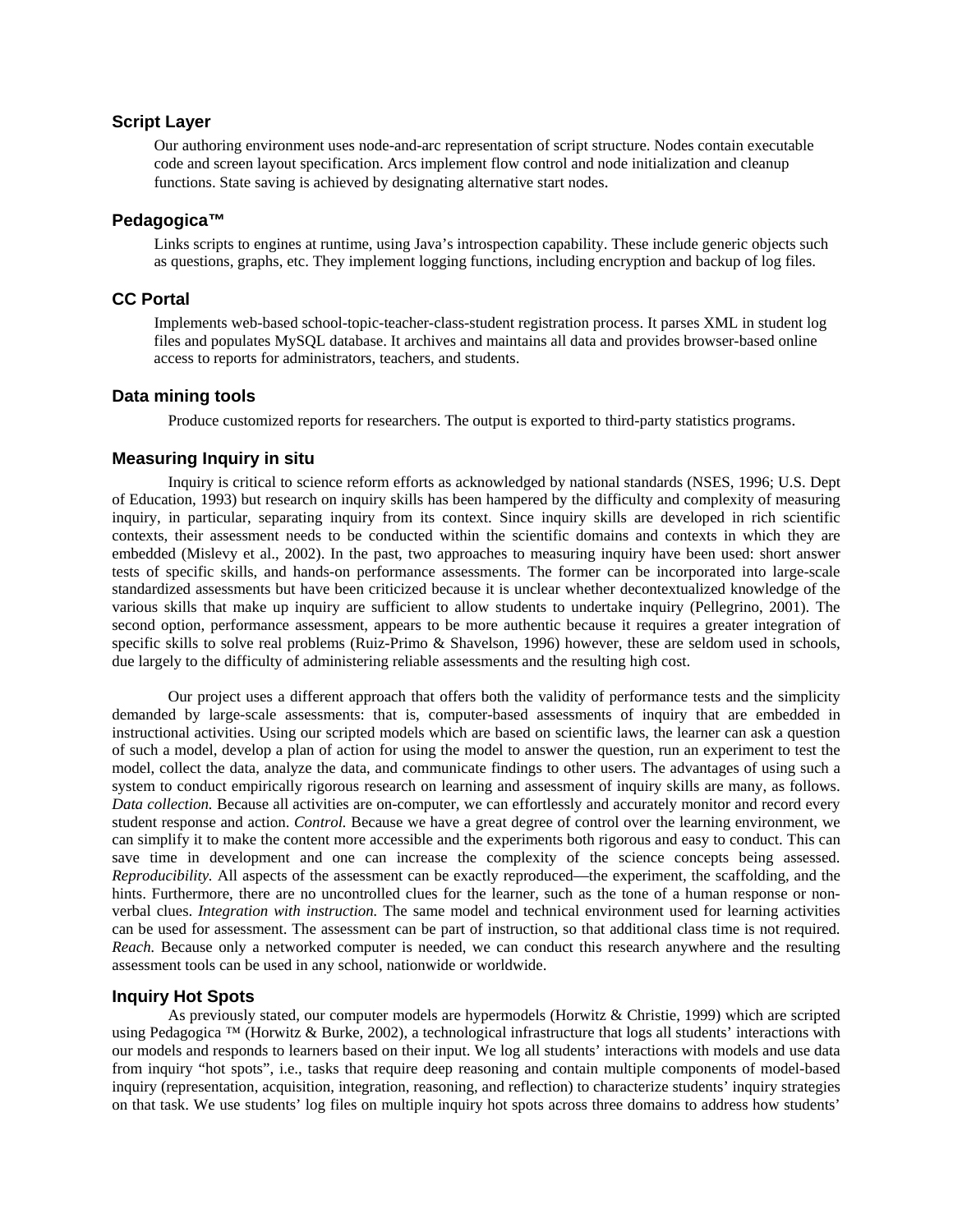inquiry skills are developing both within and across domains. One measure of students' inquiry skills is how systematic students are in manipulating models to achieve a goal. Systematicity has been found to be a reliable measure of students' strategic learning and knowledge acquisition strategies (Gobert, 1994; Thorndyke & Stasz, 1980) and is a good measure with which to compare learners since it bears on their skill at estimating solutions (Paige & Simon, 1966). As we proceed with the project we will use students' data on inquiry hot spots and evaluate their relationship to both conceptual learning measurements, i.e., pre-post content tests and to measures of students' epistemologies of models and views of science since students' epistemologies of models have been found to influence science learning (Gobert & Discenna, 1997), thus, it is possible that students' epistemologies influence the manner in which students strategically manipulate models as well.

#### **BioLogica log file analysis**

The MAC group has been analyzing students' log files from a model-based inquiry perspective in all three domains. We present data from BioLogica here; data on students' inquiry is presented elsewhere for both Dynamica (Gobert et al, 2006) and Connected Chemistry (Levy & Wilensky, 2006). Here we describe students' performance on inquiry hot spots as they progress through BioLogica's ™12 activities. In the Monohybrid activity students have opportunities to demonstrate not only their models of inheritance (i.e., content knowledge), but also their modelbased inquiry skills. For example, we can track how systematic (or not) students are at this task by logging the crosses they make, i.e., students who have made the correct cross to answer the question, but do not realize it, or whether they make repeated crosses. Monohybrid is the fourth core activity and is intended to help students integrate their models of meiosis and fertilization (developed in the first 3 activities) into a model of inheritance. After introducing the Pedigree and Punnett square representations as well as the concept of probability, four tasks use a progressive modeling approach to foster students' abilities to use the representations and their models to reason about models of inheritance. Both of these are essential model-based inquiry skills.

 The first two tasks in the series guide students' investigations of the distribution of traits among offspring. Tasks 3 and 4 differ in that they provide little scaffolding and ask students to manipulate the model of the dragon genome to set up particular situations. In task 3 we ask students if it is possible for a pair of dragons to have only 2 legged offspring and then challenge them to make it happen. Task 4 asks students to again manipulate the model of the dragon genome such that a trait appears to skip a generation. Although the first step in task 4 is procedurally the same as task 3, it uses a different model of inheritance (i.e., simple dominance vs. the incomplete-dominance model for Legs) so this constitutes transfer.

 We use Task 3 here to describe the type of data collected and how we analyze students' inquiry skills. Students use the Chromosome tool to inspect and alter the genome of the parents. They then cross the parents using the Cross tool and observe the 40 offspring randomly generated by the meiosis and fertilization model. We determine whether students are successful by checking that the parents have the necessary genotypes to produce only 2-legged offspring. Student performance is scored by computer, based on whether they made the correct prediction, whether they were successful, how many attempts they made, and whether they repeated any crosses (an indication of haphazard (as opposed to systematic) behavior. There are six categories ranging from A (correct on first try) to F (failed with only one attempt). In between are categories that distinguish successful and systematic, successful but haphazard, and similar categories for unsuccessful students.

 Students' actions and answers are captured in xml files that are uploaded to our server. The xml log files have been validated at each stage of processing and data reduction. First, we created concise chronological reports of students' actions. We then created algorithms that produced summary records consisting of one record per log file. We then created and validated algorithms for producing one record per student. It is used in the statistical analyses that follow. For Task 3, the statistical records include fields that identify school, class, teacher, and student ID numbers, cumulative time spent on Task 3, students' final selections for the prediction and whether correct, whether they were successful, number of attempts, and the Task 3 category (A-F) described above. Similar data extractions were performed for the other three tasks, based on the affordances of the data collected.

#### **Overall Performance on Tasks**

Table 1 includes summary statistics across the four tasks. As the tasks became more difficult, students spent longer on the tasks. As expected, fewer students succeed at Task 4 than Task 3.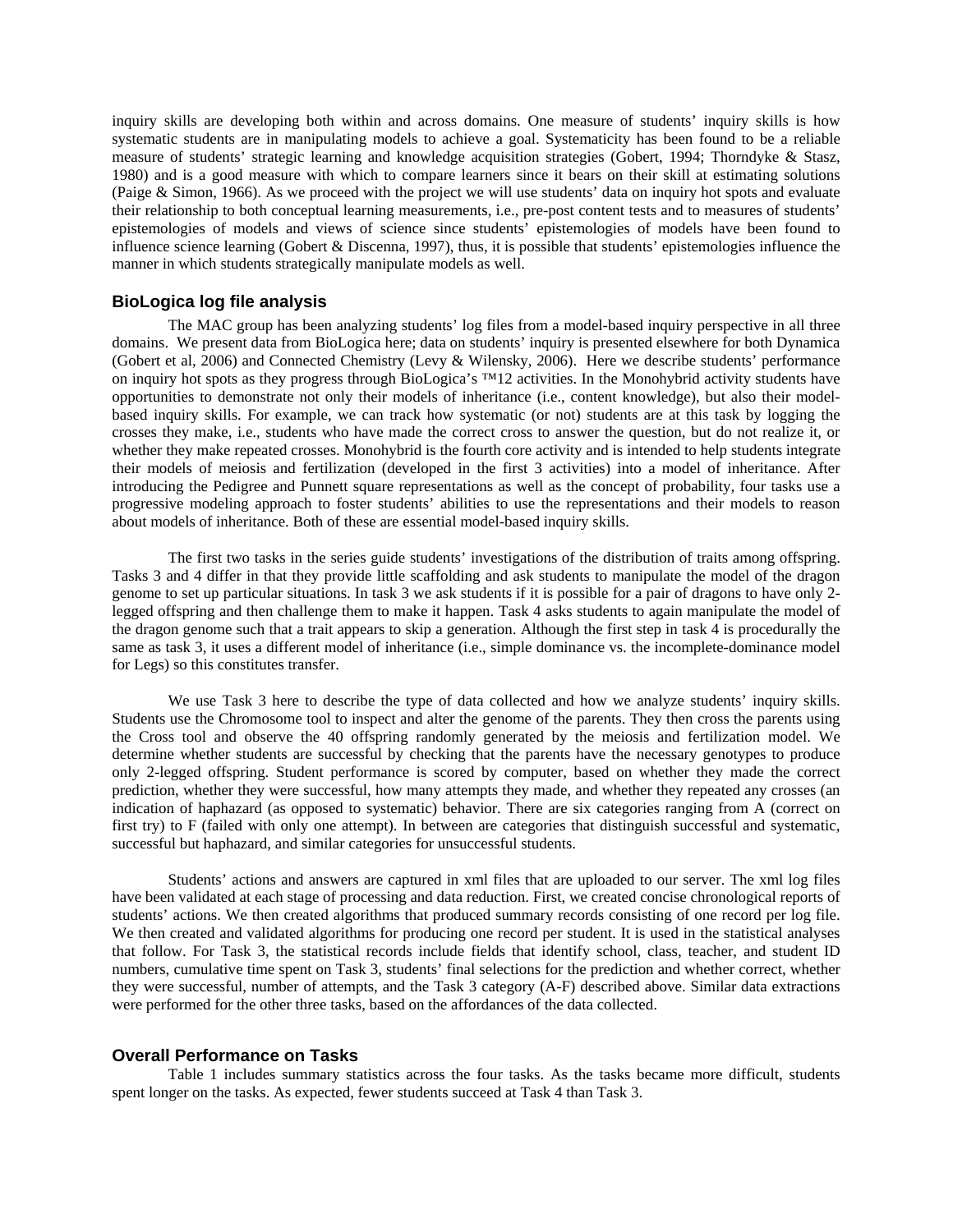#### Table 1. Summary statistics for cross task comparison

|                | Average N<br>onstudents correct<br>time |     |                   | Punnett<br>square | on Punnett                          | Punnett<br>square |                           | task success |
|----------------|-----------------------------------------|-----|-------------------|-------------------|-------------------------------------|-------------------|---------------------------|--------------|
|                | task                                    |     | who didprediction | first try         | square select predict               |                   | task success on first try |              |
|                | Task (minutes)task                      |     | (%students)       |                   | (%students) (%students) (%students) |                   | (% students) (% students) |              |
|                | 1.6                                     | 639 | 76%               |                   |                                     |                   |                           |              |
| 2              | 2.7                                     | 647 | 45%               | 72%               | 68%                                 | 72%               |                           |              |
| 3              | 4.0                                     | 581 | 59%               |                   |                                     |                   | 90%                       | 40%          |
| $\overline{4}$ | 5.8                                     | 528 |                   |                   |                                     |                   | 49%                       | 20%          |

In Task 3 we asked students if a pair of dragons could have only 2-legged offspring and then challenged them to make it happen. Looking at the data more closely, 59% of the students predicted that it could be done. 90% of the students were able to accomplish the task, with 40% able to do so on the first attempt. 5% of the students who predicted it could be done did not succeed in doing so.

## **Correlation of monohybrid performance with post test scores and gain**

In order to identify tasks that best predict learning gains, we ran a series of analyses using a dataset of 649 students in ten member schools. Member schools were selected to obtain a demographically and geographically diverse population of students. The majority of the students (54.2%) were enrolled in 'regular' classes. The correlations listed below are significant at p<.001, 1-tailed.

- All four tasks are correlated. (R Squareds ranging from .493 to .845)
- Pre and post test scores are significantly and strongly correlated. (R Squared  $= .572$ .)
- Monohybrid subscores pre and post are significantly and strongly correlated. (R Squared = .535) Total Gains are negatively correlated with Pre test scores. (R Squared = -.326) Monohybrid Gains are negatively correlated with Mono Post test subscore. (R Squared  $=$  -.465,). We interpret the negative correlations as indicative of a ceiling effect.
- Performance on all 4 tasks correlates with pre and post test scores and gains, both overall and for monohybrid items, with the exception of Tasks 1 and 4 which are not significantly correlated with Monohybrid Gain. (R Squareds ranging from .075 to .450)

 We then ran a series of regressions to determine how well performance on the Monohybrid tasks predicts outcomes and gains when pre test scores are used as a covariate. Mono Post and Mono Gain refer to those items on the post test specifically targeting monohybrid concepts. Table 2 summarizes the results. In each case, t-statistics of the regression coefficients for covariate (pretest) and independent variables (tasks) reveal that only the pretest and Task 3 are significant predictors of outcomes (1-tailed significance <.05).

#### Table 2. Summary of Adjusted R Squares for outcome variables

|                              |      |      | Post test Total gain Mono Post Mono Gain |      |
|------------------------------|------|------|------------------------------------------|------|
| Pre test                     | .325 | .137 | .281                                     | .239 |
| Plus Tasks 1-4               | -399 | .231 | .346                                     | .300 |
| Change due to Tasks 1-4 .072 |      | 094  | .065                                     | 061  |

It is interesting that the tasks make a greater contribution to the variance of post test scores and total gain than to the monohybrid post test score and gain. This suggests that students' performance on these tasks; Task 3 in particular, may be indicative of knowledge and skill components beyond those measured by the monohybrid items of the pre and post tests. We might infer that students who can reason from effect to cause, as required by Task 3, are better able to reason through the questions posed on the test.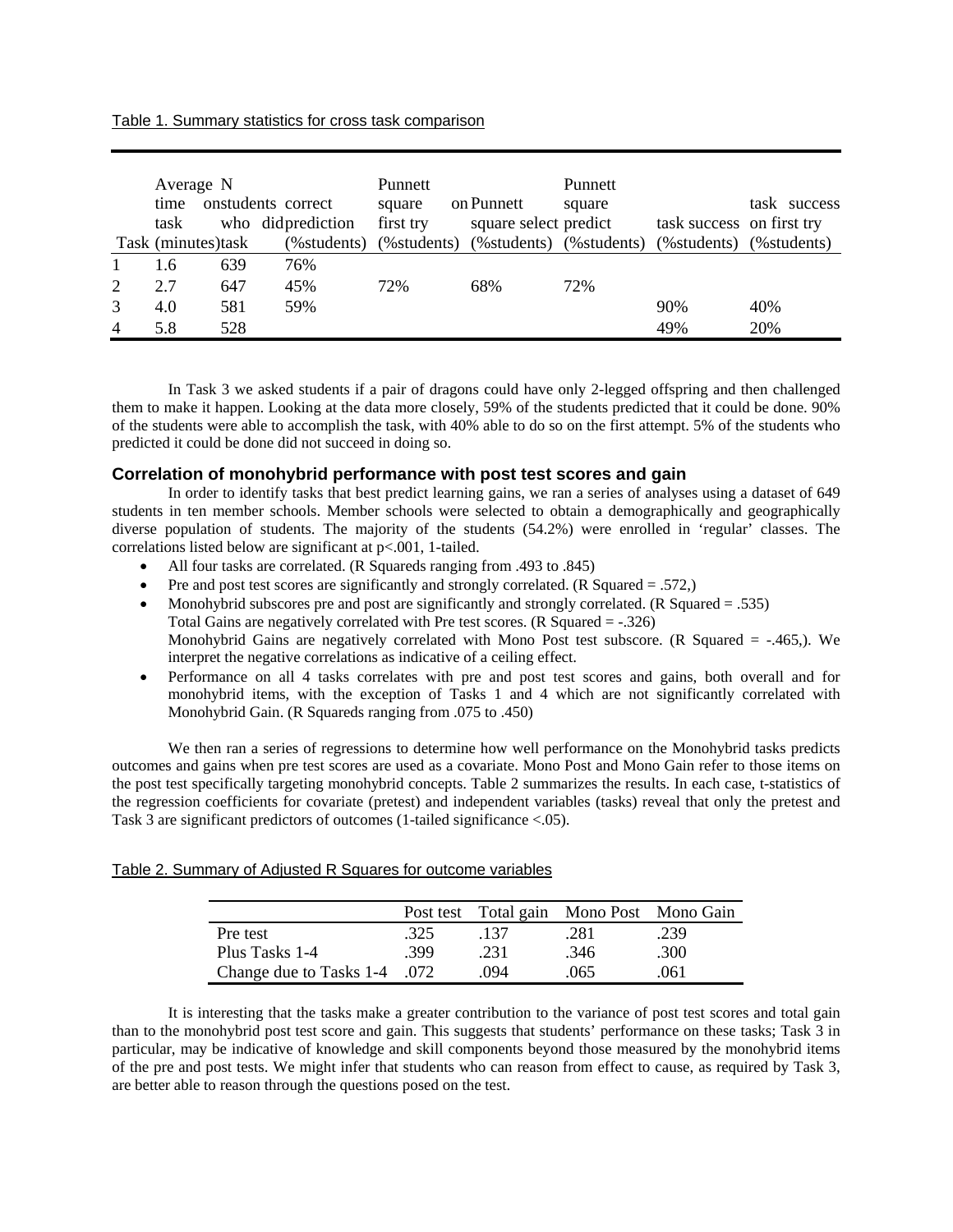We then examined the systematicity of these students' performance on Task 3. We eliminated A (successful on first try) and F (unsuccessful, only one try) categories since both involve just one trial. We compared the post test performance (See Table 3.) of the four remaining groups (n=192) with an ANCOVA using the pre-test as covariate. The ANCOVA indicates that the Pre-test covariate is significant, as is the four-category predictor variable (CS, CH, IS, IH) ( $F=7.383$ ,  $p < .001$ ). Together, the covariate and this variable account for 28.3% of the variance in the Post-test scores. Multiple comparisons using Tukey HSD shows that there are significant differences between the "CS" and "CH" groups as well as the "CS" and "IH" groups. The "CS" group has significantly higher post-test scores (co-varying on pre-test) than did either of the two other groups. The mean difference is significant at the .05 level.

| T3CATSYS4NUM                           | Mean        | Std. Error 95% Confidence Interval |        |
|----------------------------------------|-------------|------------------------------------|--------|
|                                        |             | Lower Bound Upper Bound            |        |
| correct systematic (CS)                | 43.117.643  | 21.847                             | 24.388 |
| correct haphazard (CH)                 | 20.426 .788 | 18.870                             | 21.981 |
| incorrect systematic (IS) 15.306 3.146 |             | 9.093                              | 21.518 |
| incorrect haphazard (IH) 17.946 1.362  |             | 15.258                             | 20.635 |

Table 3. Post test mean scores (out of 33)

When we group and compare the systematic and haphazard students regardless of their success on Task 3, an ANCOVA indicates that the Pre-test covariate is significant, as is the two-category predictor variable (S, H)  $(F=12.578, p < .001)$ . Together, the covariate and this variable account for 25.2% of the variance in the Post-test scores. The post test means of systematic and haphazard students are shown in Table 4.

Table 4. Post test mean scores of systematic and haphazard students.

| T3CATSYS2NUM Mean |            |       | Std. Error 95% Confidence Interval |        |
|-------------------|------------|-------|------------------------------------|--------|
|                   |            |       | Lower Bound Upper Bound            |        |
| Haphazard         | 19.980     | - 740 | 18.518                             | 21.442 |
| Systematic        | 22.868 651 |       | 21.582                             | 24.154 |

We have shown that students' performances on Task 3 are a predictor of their later performances on the post test. It is not surprising that students who are successful on Task 3 and students who are systematic are also more likely to do well on the post test. We have also demonstrated our ability to analyze student behavior during inquiry in BioLogica™, which we will extend to other hotspots.

#### **Discussion & Conclusions**

In the MAC project activities are scaffolded to support progressive model-building and the development of modeling skills. It is our belief that scaffolding the development of inquiry skills is important because these skills can be then bootstrapped to better learn and more deeply understand science content. Our technology which logs all students' manipulations provides an authentic, time-efficient means of measuring inquiry during instruction, which represents progress in measuring inquiry skills. We are measuring inquiry in three domains, and thus are also able to address how modeling skills develop both within and across domains (Buckley & Gobert, 2006). Here, we provide a rich example of model-based inquiry from BioLogica and demonstrate its relationship to content learning.

This approach can inform instruction since our technology can identify students who are at risk, i.e., those who are failing to developing inquiry skills. Furthermore, since we are obtaining data from many students and from many diverse schools (we are currently running in 350+ schools in 20 countries and 41 states), we will develop a clear sense of when teachers *should* intervene. This is one of the goals of a proposed project (Horwitz, Gobert, & Koedinger, 2005). Logging students' inquiry skills is important to research on human cognition since it permits an excellent window into complex inquiry processes and how they develop. Lastly, we hope that our work can inform technology design, pedagogy, standards, and policy on technology-based inquiry learning.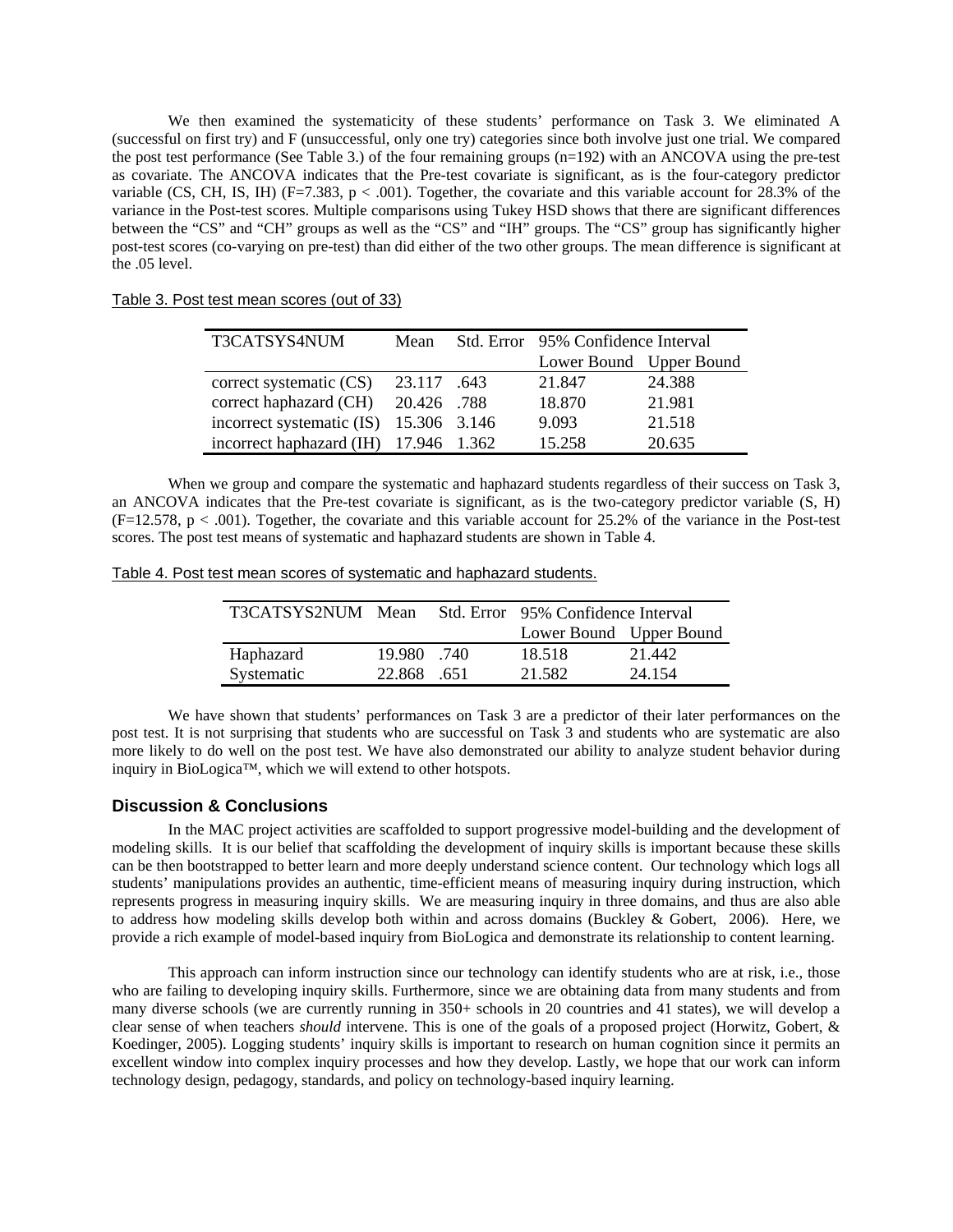## **Endnotes**

- (1) Levels of partnership determines the degree of support which schools obtain from us.
- (2) Connected Chemistry was developed by Uri Wilensky, who is also a Co-PI on this project, & Sharona Levy as part of a sub-contract to Northwestern University.)

## **References**

- Buckley, B. C., & Boulter, C. J. (2000). Investigating the role of representations and expressed models in building mental models. In J. K. Gilbert & C. J. Boulter (Eds.), *Developing models in science education* (pp. 105- 122). Dordrecht, Holland: Kluwer.
- Buckley, B.C., & Gobert, J. (April, 2006). Investigating the affordances of technology for supporting and assessing inquiry in science learning. To be presented at the American Educational Research Association, San Francisco, CA.
- Clement, J. (1989). Learning via model construction and criticism: Protocol evidence on sources of creativity in science. In J. A. Glover, R. R. Ronning & C. R. Reynolds (Eds.), *Handbook of creativity: Assessment, theory and research* (pp. 341-381). New York: Plenum Press.
- Gobert, J. (1994). *Expertise in the comprehension of architectural plans: Contribution of representation and domain knowledge.* Unpublished doctoral dissertation. University of Toronto, Toronto, Ontario.
- Gobert, J. (2000). A typology of models for plate tectonics: Inferential power and barriers to understanding. *International Journal of Science Education, 22*(9), 937-977.
- Gobert, J. D., & Buckley, B. C. (2000). Introduction to model-based teaching and learning in science education. *International Journal of Science Education, 22*(9), 891-894.57.
- Gobert, J. D., & Clement, J. J. (1999). Effects of student-generated diagrams versus student-generated summaries on conceptual understanding of causal and dynamic knowledge in plate tectonics. *Journal of Research in Science Teaching, 36*(1), 39-53.
- Gobert, J., & Buckley, B. C. (2003). *Scaffolding model-based reasoning: Representations and cognitive affordances*. Concord, MA: The Concord Consortium.
- Gobert, J., & Discenna, J. (1997). *The relationship between students' epistemologies and model-based reasoning.* Paper presented at the American Educational Research Association, Chicago.
- Gobert, J., & Buckley, B. C., & Horwitz, P. (April, 2006). *Technology-enabled assessment of model-based learning and inquiry skills among high school biology and physics students*. To be presented at the American Educational Research Association, San Francisco, CA.
- Horwitz, P., & Burke, E. J. (2002). *Technological advances in the development of the hypermodel.* Paper presented at the American Educational Research Association, New Orleans.
- Horwitz, P., & Christie, M. (1999). Hypermodels: Embedding curriculum and assessment in computer-based manipulatives. *Journal of Education, 181*(2), 1-23.
- Horwitz, P., Gobert, J., & Koedinger, K. (2005). *Using technology-based on-line physics inquiry assessments (UTOPIA).* A proposal submitted to the Institute for Educational Science, U.S. Dept. of Education.
- Johnson-Laird, P. N. (1983). *Mental Models*. Cambridge, MA: Harvard University Press.
- Levy, S. & Wilensky, U. (April, 2006). *Emerging knowledge through an emergent perspective: High-school students' inquiry, exploration and learning in Connected Chemistry.* To be presented at the American Educational Research Association, San Francisco, CA.
- Lowe, R. (1991). Expository Illustrations: A new challenge for reading instruction. *Australian Journal of Reading, 14*, 215-226.
- Mislevy, R. J., Chudowsky, N., Draney, K., Fried, R., Gaffney, T., Haertel, G., et al. (2002). *Design patterns for assessing science inquiry*. Unpublished manuscript, Washington, DC.
- National Research Council (US). (1996). *National Science Education Standards*. Washington, DC: National Academy Press.
- Paige, J.M., and Simon, H. (1966). Cognitive processes in solving algebra word problems. In B. Kleinmuntz (Ed.), *Problem solving*. New York: Wiley.
- Pellegrino, J. W. (2001). *Retinking and redesigning educational assessment: Preschool through postsecondary.* Denver CO: Education Commission of the States.
- Penner, D. E., Giles, N. D., Lehrer, R., & Schauble, L. (1997). Building functional models: designing an elbow. *Journal of Research in Science Teaching, 34*(2), 125-143.
- Perkins, D. N. (1986). *Knowledge as Design*. Hillsdale, NJ: Lawrence Erlbaum Associates.